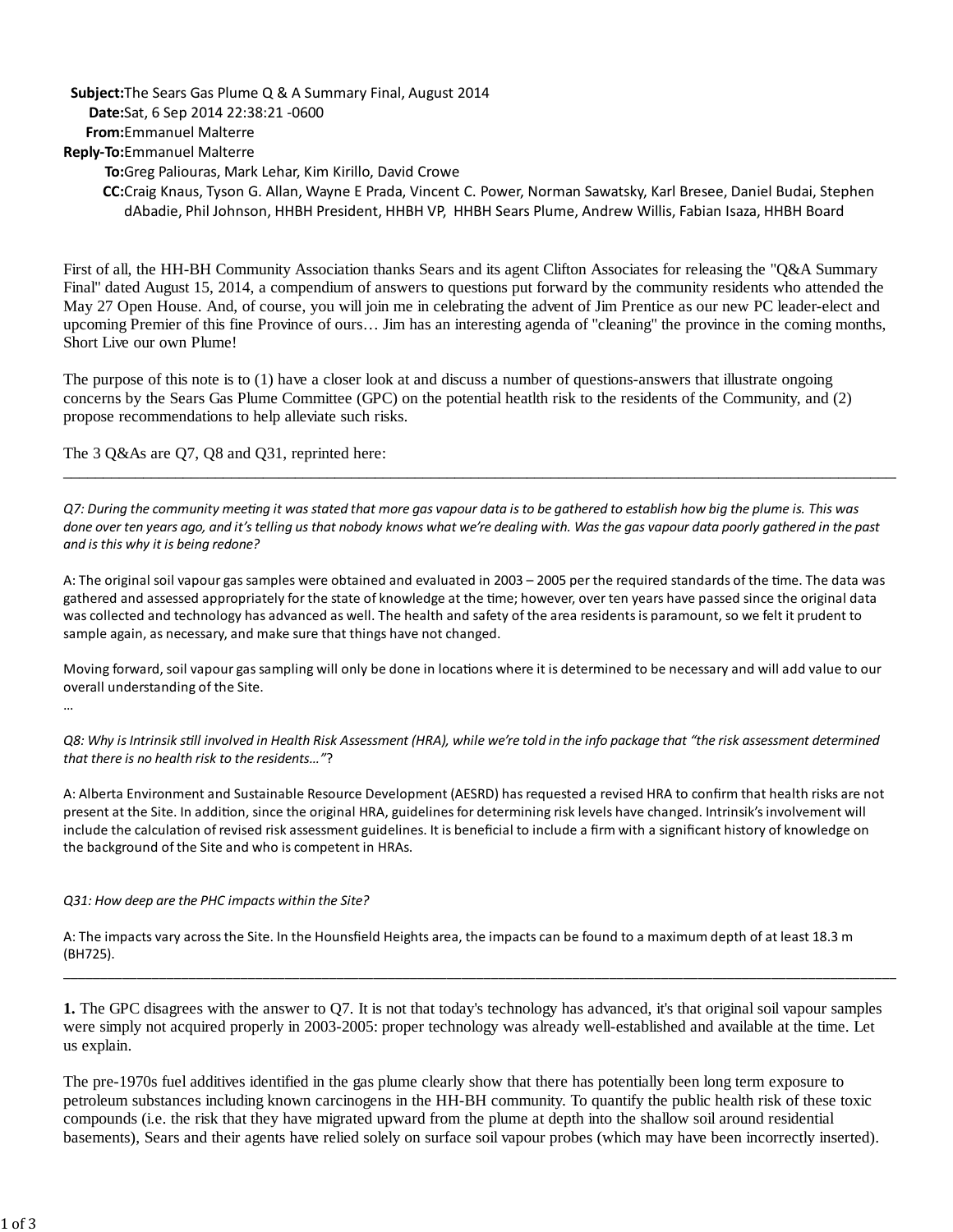That is to say that they have not obtained physical samples of the soil and its contained fluids at depth around residential basements to get in-situ data.

 The collective experience of the GPC with soil vapour probes has been that they are not considered a reliable indicator of subsurface hydrocarbons in the petroleum exploration industry, so we are very skeptical as to how they can be taken as a reliable indicator of the presence of carcinogens in a residential neighbourhood from a public health standpoint. If oil companies are generally not willing to spend money drilling oil wells on the basis of soil vapour probe data, how on earth can they be taken as a benchmark of public health risk?

 The GPC thus calls for ESRD and AHS to demand a more rigorous investigation on the presence or not of carcinogenic and other hydrocarbons in the shallow soil that could pose a very real health risk to the residents of HH-BH. The only way to do this reliably is to core boreholes through the shallow layers to a depth greater than a typical residential basement and analyze the appropriately preserved core samples in an accredited laboratory.

A more correct procedure would be:

- establish what chemical compounds are present, in what quantities and how they compare to public health and · The cores from the shallow soils should be sealed and all headspace and pore space gas analyzed in a laboratory to environmental safety guidelines;
- also be subjected to vertical permeability tests to establish whether or not it is an effective barrier. Core samples from the Clay Layer which allegedly acts as a seal to prevent upward movement of hydrocarbons should

 Please, let's refrain from using words like "probably"; they have no place in a site management plan that governs the health of residents!

We do not understand how the Q7 statement " soil vapour gas sampling will only be done in locations where it is determined to be necessary" could even be implemented considering that no reliable technology practice has been described in the Updated SMP (2014); we propose the one that we just described above, to be implemented in all locations of the Site, especially those on and south of 11 Avenue NW, where the Clay Layer disappears - more to come on this subject later.

 **2.** It is surprising and interesting to read the answer to Q8 that, despite earlier representation that "the risk assessment determined that there is no health risk to the residents", AESRD is nevertheless requesting a revised HRA (Health Risk Assessment). GPC shares AESRD doubt that all's well in the land… GPC appreciates that "it is beneficial to include a firm - i.e. Intrinsik - with a significant history, etc.", yet let's recall that it is the same firm Cantox, now renamed Intrinsik, that implemented the 2003-2005 soil vapour program, now largely discredited because of poor results. The 2006 Cantox report states:

## **Shallow Soil Vapour Sampling Success Rate**

The success rate of the shallow soil vapour monitoring program varied over the four surveys. During Survey 1 (i.e., Fall 2003), sampling was incomplete for 16% of the homes and data were missing for 5% of the soil vapour 'probes'. Survey 2 (i.e., Spring 2004) resulted in incomplete sampling for 40% of the homes and data were missing for 17% of the soil vapour 'probes'. During Survey 3 (i.e., Fall 2004), seven additional homes were monitored and 18 soil vapour 'probes' were installed on these properties. Following completion of the survey, sampling was found to be incomplete for 31% of the homes and data were missing for 22% of the soil vapour 'probes'. As a result, 10 'probes' were removed and replaced with new soil vapour 'probes'. These were then sampled and data were found to be missing for 20% of the newly installed 'probes'. Survey 4 (i.e., Fall 2005) showed sampling was incomplete for 66% of the homes and data were missing for 34% of the soil vapour 'probes'. Incomplete sampling and missing data were due to technical difficulties Clifton Associates Ltd. encountered in the field, such as a lack of flow from the 'probe', water logged tube, inability to locate or access 'probe', and/or inability to contact the home owner.

Prepared for: Sears Canada Inc. Project No. 86160

Page 33 May 31, 2006

GPC explained a procedure - see above in Q7 discussion - how to take vapour samples correctly.

We would thus request Clifton/Intrinsik to explain and describe how they plan to implement this new HRA.

**. . . . .**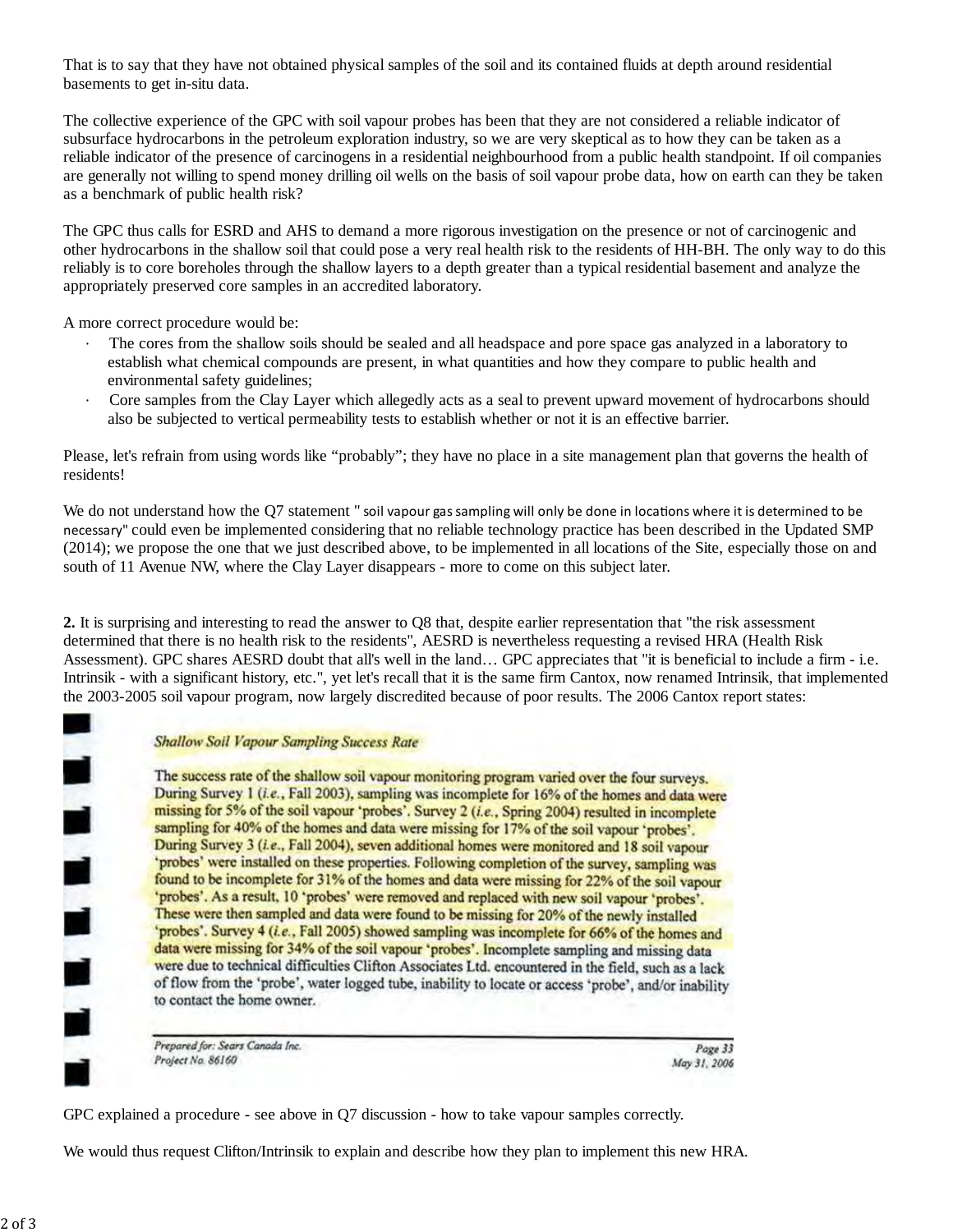**3.** Question 31 is correctly answered, i.e. The impacts vary across the Site. In the Hounsfield Heights area, the impacts can be found to a maximum depth of at least 18.3 m (BH725). However, the answer is so incomplete that it lulls residents into a false sense of security believing that the pollution is so deeply buried below their lungs that they could conclude "why all the fuss and need for a new HRA"? Let us explain.

 GPC Cross Section 13Ave to 10Ave - attached - shows that the impermeable "protective" Clay Layer does not extend south of 11Ave. The residents south of 11Ave are thus not protected from vapours coming from the contaminated aquifer by this clay layer, there is thus no barrier between the aquifer and the surface. It can be seen that the clayey silt layer is not found across the entire studied Site area; it disappears downslope, as it subcrops just north of 11 Ave, and has beforehand thinned to a minimum thickness that would allow vapours to migrate through the layer, so as to cause risk to the residents living in structures built upon the surface.

 While residents of the Community understand that Sears is acting in its own best interests within the law, it is the responsibility of ESRD and AHS to act in the public interest and, as part of the new HRA, to thoroughly scrutinize the data and its implications for public health, not to rely on assurances from Sears and their agents. Have AHS and ESRD had their own qualified experts thoroughly review the Updated SMP (2014) from a public health standpoint, not simply rubber stamping it? i.e. do their experts believe that the data and interpretation in the SMP guarantees that there is no public health risk to the residents of HH-BH? If they do not have this expertise available, or there is any doubt in the sufficiency of the data or its interpretation, then it would be reassuring to have an independent third party thoroughly review the data.

 We conclude the discussion by stating that GPC has proposed a number of constructive and practical recommendations for your consideration; they're all readily implementable; all that is required is the will by Sears and their agents to carry them out. The Q&A Summary Final has given us an opportunity to re-address the potential health questions looming from the long-lasting and migrating gas plume.

 Duty-bound to alert the residents of HH-BH, the GPC will continue to bring health and remediation issues to all stakeholders' attention.

Yours truly,

 Chair, Sears Gas Plume Committee Hounsfield Heights-Briar Hill Community Assocation Emmanuel Malterre Calgary AB